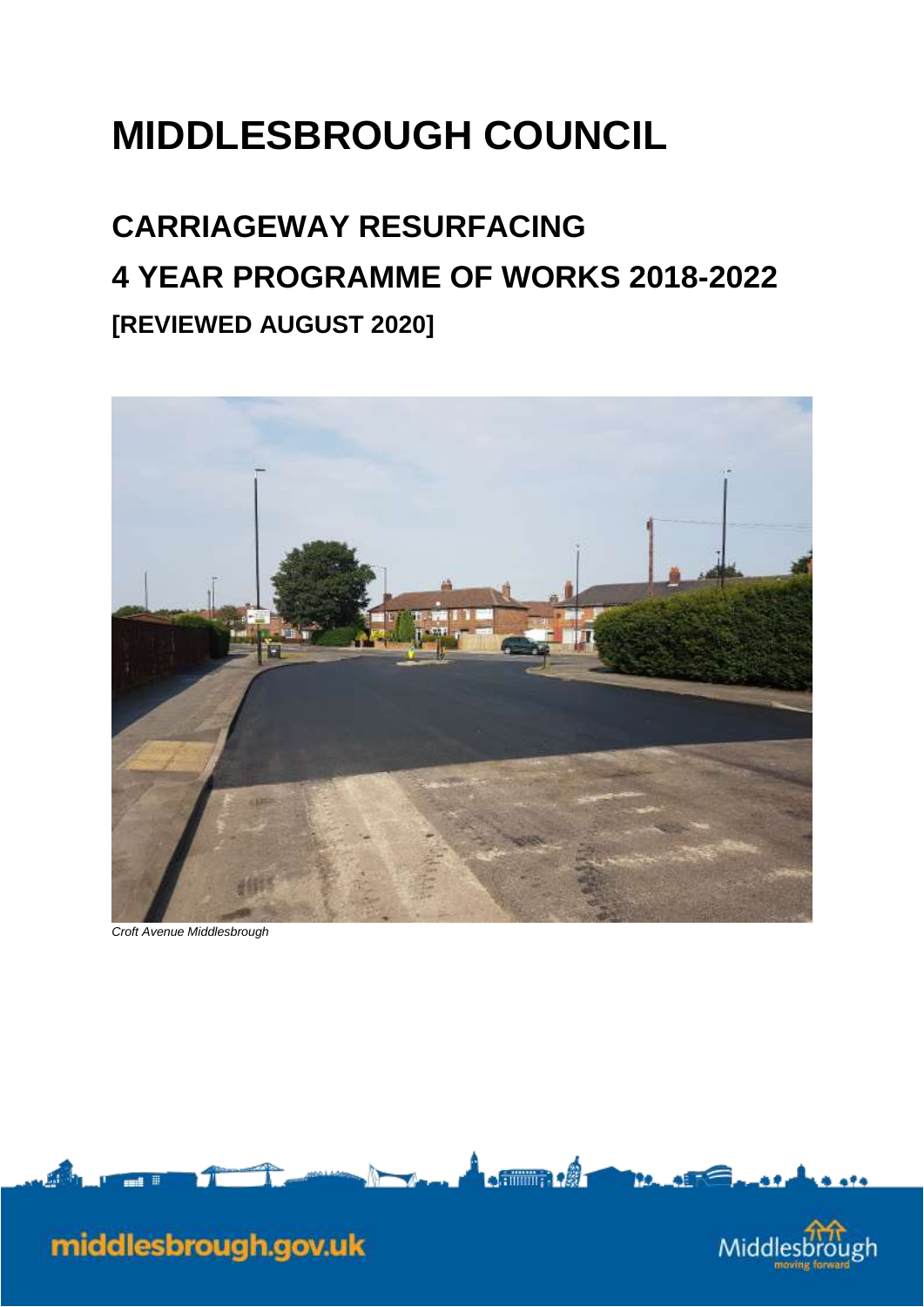**The Highway Maintenance Programme 2018-2022 Review August 2020.** 

**The carriageway resurfacing programme has been reviewed.** 

 **2020 and March 2021. A further list for schemes for 2021-22 will be available in ongoing pothole purge. Below is a revised list of schemes we propose to undertake between April November 2020 following the analysis of new survey information following the** 

| <b>Road Name</b>                 | <b>Location</b>                                                                                                                           | Year                   |
|----------------------------------|-------------------------------------------------------------------------------------------------------------------------------------------|------------------------|
| <b>James Street/ Harrison St</b> | Resurfacing - From Market to Harrison St,<br>and Full Length of Harrison Street                                                           | Completed<br>2020 - 21 |
| <b>Heywood Street</b>            | Patching - Between Newport Roundabout<br>and Ayresome Green Lane                                                                          | Completed<br>2020 - 21 |
| <b>High Force Road</b>           | Resurface - Throughout the High Force<br><b>Road Estate</b>                                                                               | Completed<br>2020 - 21 |
| <b>Riverside Park Road</b>       | Resurfacing - from the junction of Holwick<br>Road to Startforth Road; including the<br>entrance junctions of Drake and Raleigh<br>Courts | Completed<br>2020 - 21 |
| <b>Riverside Park Road</b>       | Resurfacing - Outside the new Tees<br><b>Advanced Manufacturing Park</b>                                                                  | Completed<br>2020 - 21 |
| <b>Collingwood Court</b>         | Resurfacing - at the Junction with Riverside<br>Park Road                                                                                 | Completed<br>2020 - 21 |
| <b>Acklam Road</b>               | Joint Strengthening and Resurfacing -<br>between the junctions of Barnaby Avenue<br>and Ayresome Green Lane                               | Completed<br>2020-21   |
| <b>Hemlington Hall Road</b>      | Resurfacing - Junction with Stainton Way to<br><b>St Austell Close</b>                                                                    | Completed<br>2020-21   |
| <b>Collinson Avenue</b>          | Resurfacing - Throughout                                                                                                                  | Completed<br>2020-21   |
| Croft Avenue                     | Resurfacing - Junction head with Levick<br>Crescent                                                                                       | Completed<br>2020-21   |
| <b>Woodhay Avenue</b>            | Resurfacing - Throughout                                                                                                                  | Completed<br>2020-21   |
| <b>College Road/ Colmore Ave</b> | Resurfacing and Reconstruction - Corner<br>with College Road and Outside Caldicotes<br>School                                             | Completed<br>2020-21   |
| <b>Beechfield</b>                | Resurfacing - Junction Head with Coulby<br>Farm Way                                                                                       | Completed<br>2020-21   |
| <b>Hall Drive</b>                | Reconstruction - between house numbers<br>111 to 135 [Fountains Drive towards Cawood<br>Drive]                                            | Completed<br>2020-21   |
| <b>Beech Grove Road</b>          | Resurfacing - from The Avenue to Poplars<br>Road                                                                                          | Completed<br>2020-21   |
| <b>Church Close</b>              | Resurfacing - throughout                                                                                                                  | 2020-21                |
| <b>Stainton Way Roundabout</b>   | Resurfacing - the roundabout with the<br>junction of The Fairway                                                                          | 2020-21                |

 $\frac{1}{2}$ 

19.45

 $\sqrt{2}$ 



middlesbrough.gov.uk